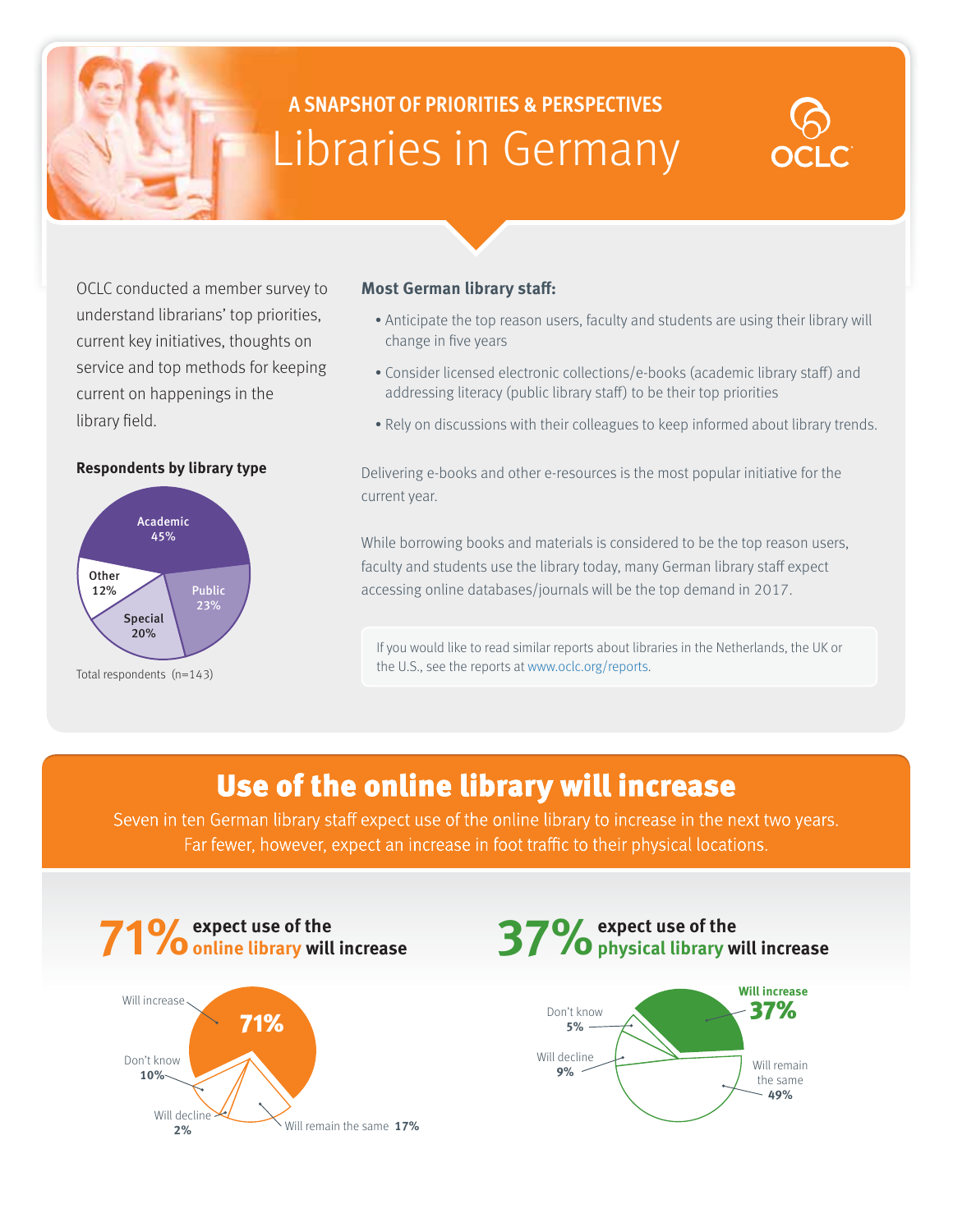## User demand expected to change

German library staff surveyed feel the primary reason users, faculty and students use the library is to borrow books and materials. Most expect that reason to change over the next five years.

### The primary reason users, faculty and students use the library in five years will...



**Increased demand for accessing online resources in 2017.** Today, German library staff feel the primary reason users, faculty and students currently use the library is to access/borrow books/materials. The majority of German library staff surveyed anticipate the primary reason for use of the library will change in the next five years. Accessing online databases/journals is expected to be the top reason public library users, faculty and students use the library in 2017.

### **Primary reason for using the library today...**

#### **FACULTY**

**STUDENTS**

- 1. Access/borrow books/materials
- 1. Access/borrow books/materials
- 2. Access online databases/journals
	- 2. Complete assignments/study

#### **PUBLIC LIBRARY USERS**

- 1. Access/borrow books/materials
- 2. Read for leisure

#### **Primary reason for using the library in the next five years...**

**Accessing online databases/journals** is expected to be the top reason for all three groups.

1. **Access online databases/journals** 1. **Access online databases/journals**

**FACULTY**

#### **STUDENTS**

#### **PUBLIC LIBRARY USERS**

1. **Access online databases/journals**

2. Conduct research

- 2. Complete assignments
- 2. Meetings/social gatherings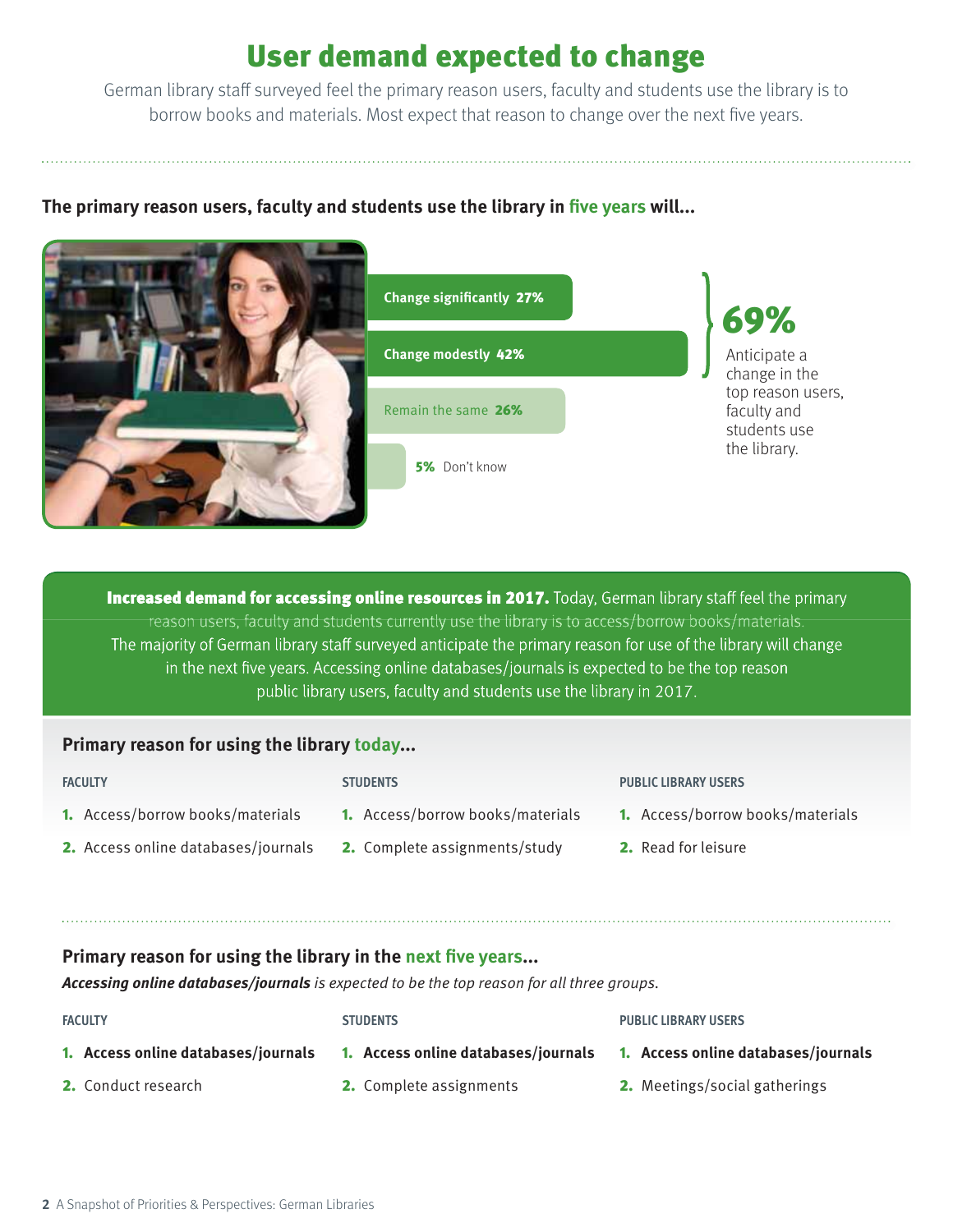## Top priorities: e-content, addressing literacy Top initiative: e-content

German academic libraries are focused on licensed e-collections/e-books as their top priority. German public libraries are focused on addressing literacy as their first priority. Delivering e-books and other e-resources is the top current initiative among German libraries.

Top priorities: Licensed electronic collections/e-books is the top priority for many academic library staff, while addressing literacy is the top priority for many public library staff.

#### **Top priorities by library respondents in Germany**

#### **ACADEMIC LIBRARIES PUBLIC LIBRARIES**

- 1. Licensed electronic collections/e-books
- 2. Future of higher education and the library's role
- 3. Visibility of the library's collection

- 1. Addressing literacy
- 2. Access by mobile devices
- **3.** Access to new technology for the library

E-content and discovery tools top initiatives today: E-content-e-books and other e-resourcesand discovery solutions are the most popular new initiatives this year.